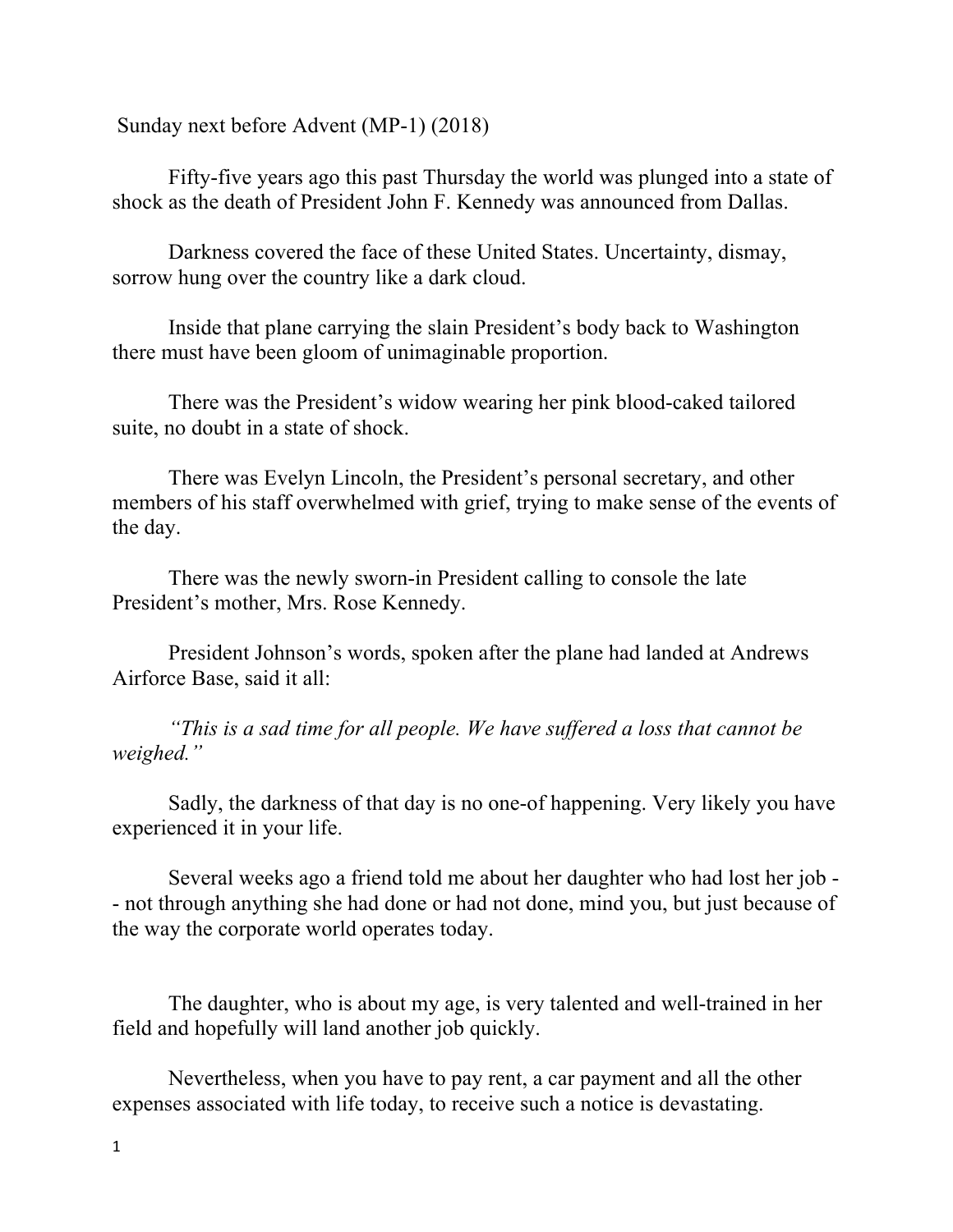Perhaps you been there, and know how she felt that night as she closed the door of her apartment.

Fear grips you. A thick darkness descends. Hope seems non-existent.

We find the same gloom, despair and hopelessness in this morning's Old Testament reading.

Indeed, it one of the darkest passages in the Bible. Listen again to its opening words: **" I beheld the earth, and, lo, it was without form, and void; and the** 

**heavens, and they had no light,"** writes the Old Testament prophet Jeremiah.

The only difference between the darkness the prophet saw and the darkness in the situations I have just described is that the darkness Jeremiah saw lay in the future, about a generation away.

## **"The whole land shall be desolate."**

It's a calamitous event that is coming. One commentary writer said:

## **"A sort of cosmic funeral is envisaged with the whole earth in mourning and the heavens in black."**

Any way you look at it, it is a grim picture. But, what was this future calamitous event?

It was the destruction of the cities of Judah, including Jerusalem, by the Babylonians. This devastation took place in 587 B.C.

But, why is the horrible destruction coming on the people that God calls His own?

Well, Jeremiah does not leave them or us in any doubt. It is because of their persistent apostasy and idolatry.

God sent them prophet after prophet, and they would not heed their warnings.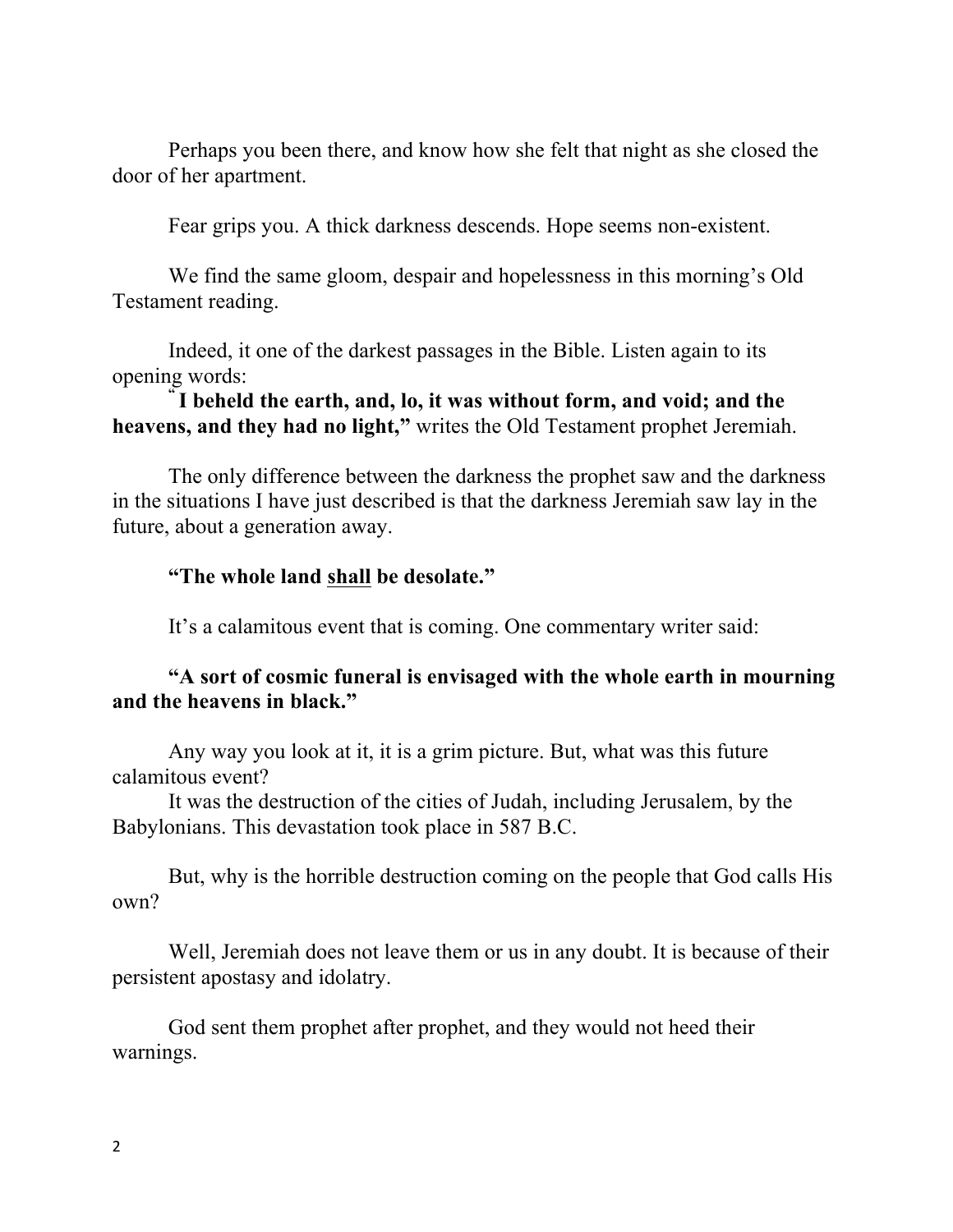Moreover, whenever national danger approached, what did they do? Instead of turning to God, they went down to Egypt seeking help.

This is what all this business in today's reading about a woman decking herself with ornaments is about.

Judah is that woman. Egypt is her lover that she is attempting to woe to come to her aid.

It won't work. The land is going to be laid waste. A day of reckoning is coming when the sun will not give it light.

Again, it is a grim picture. But, what should our response be as we reflect on these words that God had given to Jeremiah?

Should we allow this passage to plunge us into despair and fear and terror?

To go out and stand on some street corner with signs reading: "The end is near"? /// I think not.

Actually, if you look at this passage closer, you will find a shaft of light. Hidden in that gloom, there is a message of hope It comes at the end of verse 27. Here we read:

## **"For thus hath the Lord said, The whole land shall be desolate; yet will I not make a full end."**

"Yet will I not make a full end."

God's people have been unfaithful and have set themselves up for ruin. Yet, God will have the final word, and that word will be good. The people will go into captivity, their land spoiled, but a remnant will return and Jerusalem will be rebuilt.

Ultimately, the shaft of light which breaks through in this verse will come to its full glory over the manager of Bethlehem at our Lord's birth.

These eight words – *Yet, I will not make a full end* – tell us that God's plan to bringing healing and blessing to the world will go forward. Again, these are words of hope.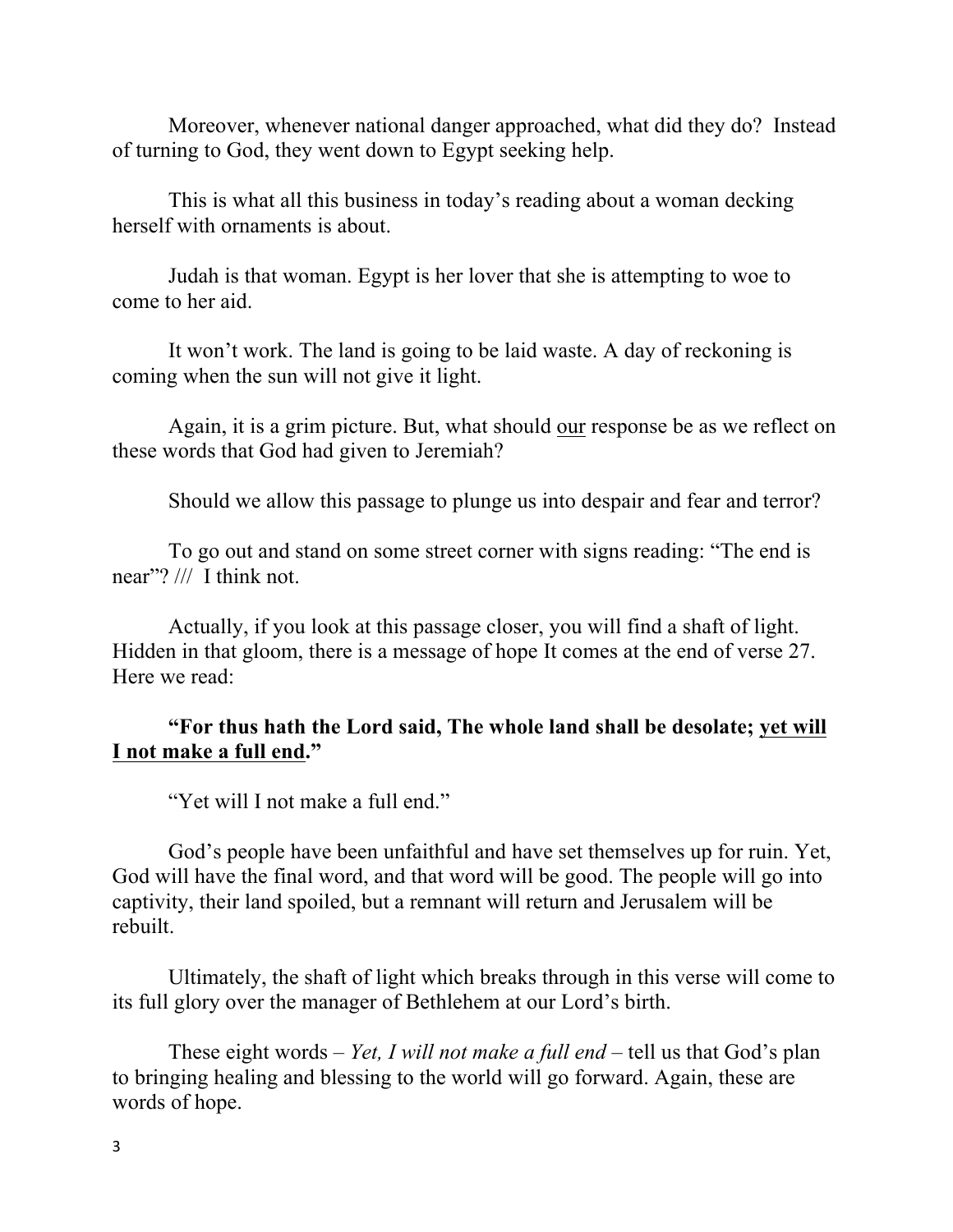In Psalm 30, verse 5, we read: **"Weeping may endure for a night, but joy cometh in the morning." ///** Same message.

But what about the dark moments you face in your life? Does this promise still hold?

When, for example, the job on which you are depending is snatched from you?

Or, when a family member gets a devastating medical prognosis?

Or, when disaster strikes this nation, as it did 55 years ago last Thursday?

The answer is, Yes!

We may despair. God does not. He is incredibly gracious and remains on the job.

What should our response be in these dark moments? Here are three suggestions:

**No. 1** -- When the ski is as black as it gets, know that God's light still shines . . . just as you know in the fiercest storm that the sun still radiates its light behind those dark clouds. You can't see it, but it is there.

Hymn writer Edward Mote is spot on when he says:

 *When darkness seems to hide His face, I rest on His unchanging grace.*

No. 1, then, is: To acknowledge God's presence and providence, no matter the weather.

**No. 2 --** Remember what God's people of old were commanded to do when they found themselves in dark circumstances. It wasn't to go down to Egypt seeking help, but to seek it from the Lord.

**"Ye shall seek me, and find me, when ye shall search for me with all your heart,"** we find God saying further over in the book of Jeremiah (29:13).